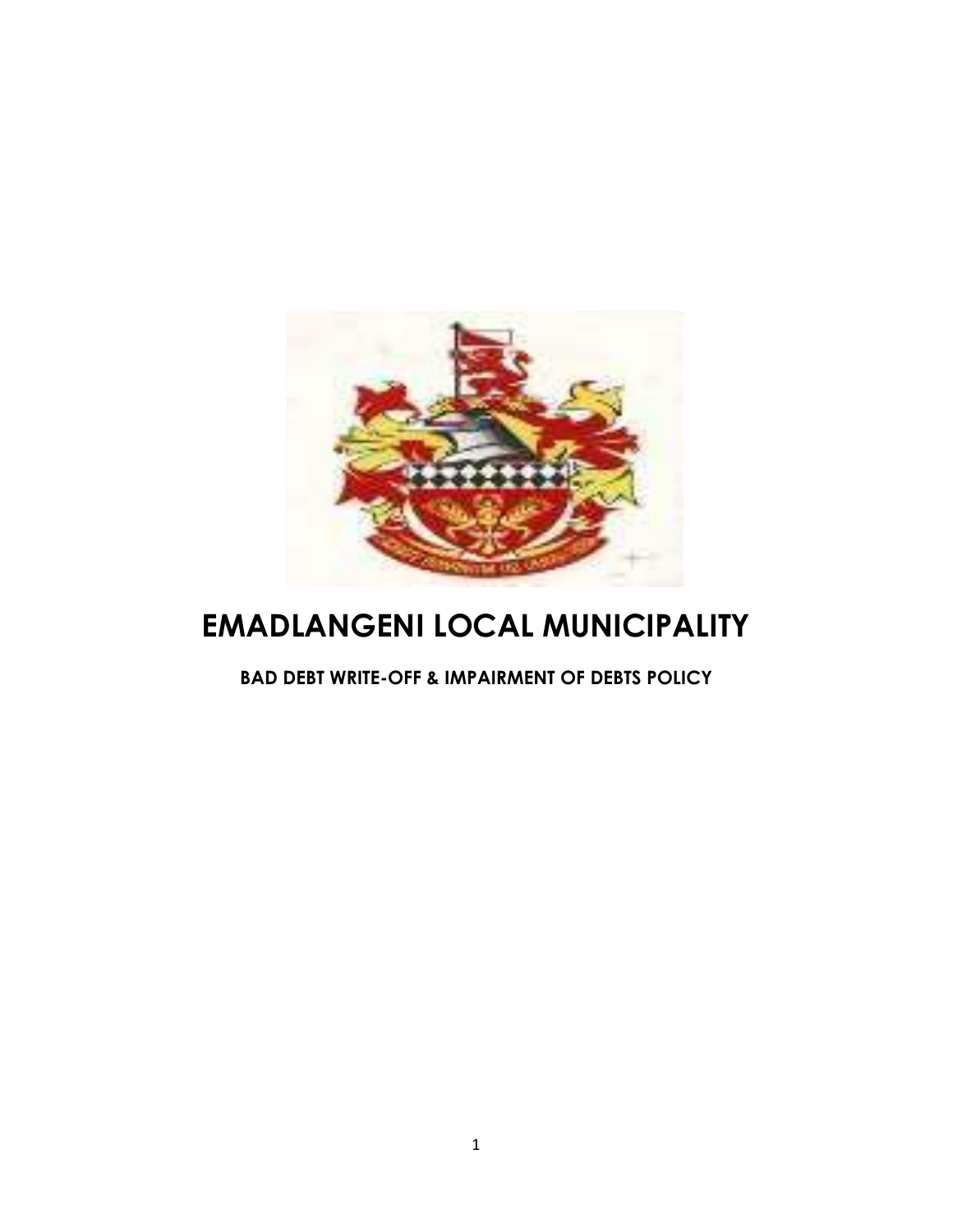# **TABLE OF CONTENTS**

- DEFINITIONS
- PURPOSE OF POLICY
- IMPAIRMENT OF DEBTORS
- RESPONSIBILITY/ACCOUNTABILITY
- WRITE-OFF OF DOUBTFUL DEBTORS
- CATEGORIES OF DEBTORS THATT MAY QUALIFY FOR THE WRITING-OFF OF IRRECOVERABLE DEBT
- ESTABLISHMENT OF A COMMITTEE TO MONITOR ANY DEBT TO BE WRITTEN-OFF
- DELEGATED POWERS ON WRITING-OFF INTEREST AND PENALTIES ON RECOVERABLE DEBTS
- PREVENTION OF PRESCRIPTION OF DEBT
- BAD DEBTS RECOVERED
- IMPLEMENTATION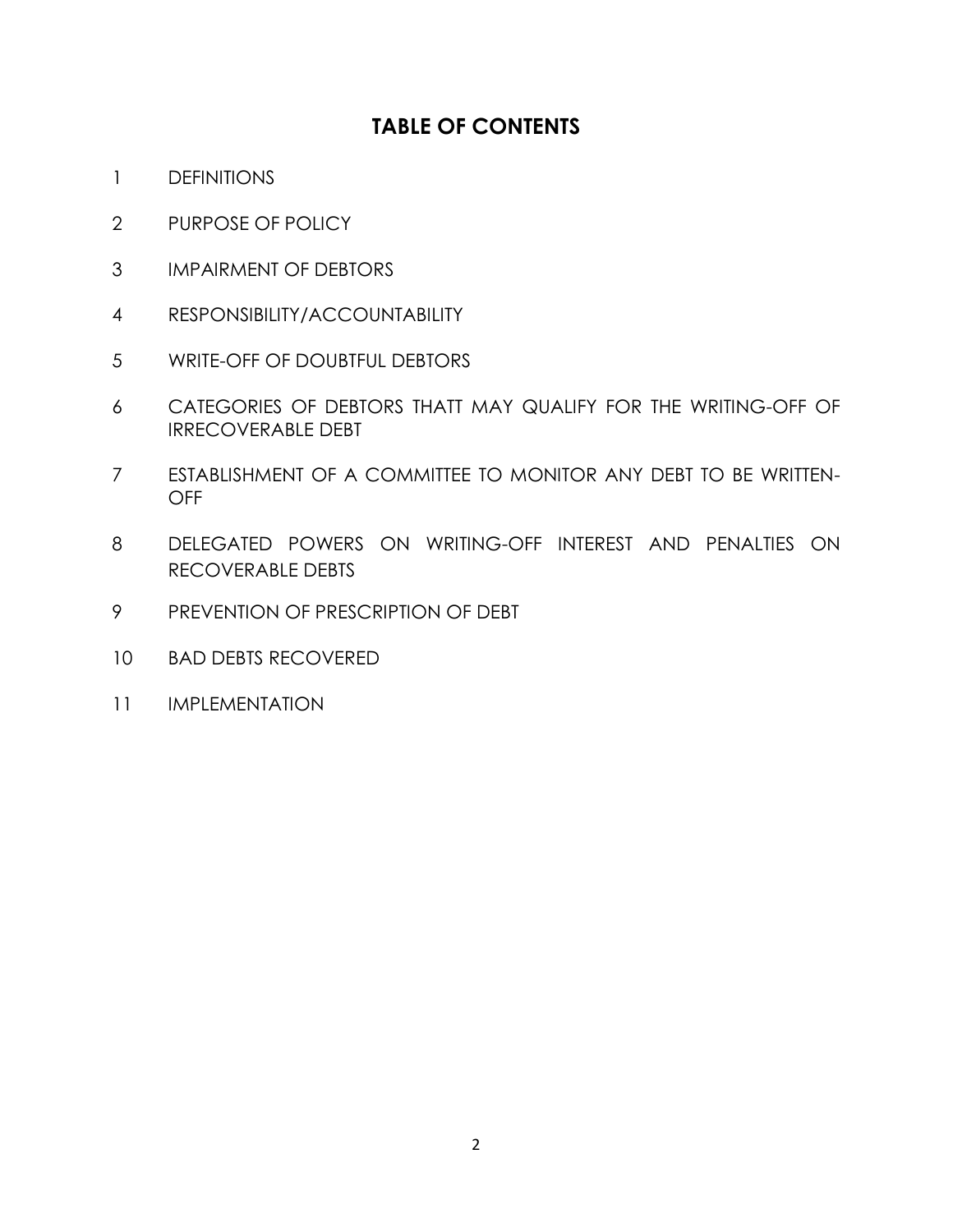# **POLICY ON PROVISION FOR DOUBTFUL DEBT AND WRITE-OFF OF IRRECOVERABLE DEBT**

#### **1. DEFINITIONS**

For the purposes of this policy the following definitions are applicable:

**"Debt"** - means an amount owing to the Municipality;

**"Debtor"** – means a person who owes the Municipality money for rates/services rendered;

**"First time"** – means from the 2018/ 2019 financial year and onwards.

**"Account Holder"** includes a customer/consumer and refers to any occupier of any premises to which Council has agreed to supply or is actually supplying services, or if there is no occupier, then the owner of the premises and includes any debtor of the municipality;

**"Arrangements"** means a formal agreement entered into between the Council and a debtor where specific repayment parameters are agreed to.

**"Arrears"** means any amount due, owing and payable by a customer in respect of a municipal account not paid on the due date;

**"Chief Financial Officer"** refers to the person so designated in terms of Section 75(2)(a) of the Municipal Finance Management Act, 2003 (Act No. 56 of 2003) or any person duly authorised to act on behalf of such person.

**"Council"** refers to the eMadlangeni Municipality and its successors in law and includes the Council of that municipality or its Executive Committee or any other body acting by virtue of any power delegated to it in terms of legislation, as well as any official to whom the Executive Committee has delegated any powers and duties with regard to this policy;

"**Debt Management"** refers to all functions relating to the collection of monies owed by customers and users of municipal services.

**"Financial year"** refers to the period starting from 1 July in a year to 30 June the next year;

**"Interest"** is a charge levied and calculated at a rate determined by law from time to time on all arrear amounts owing;

**"Municipality"** when referred to as:

(a) a corporate body, means a municipality as described in Section 2 of the Municipal Systems Act, 2000 (Act No. 32 of 2000);

(b) a geographic area means a municipal area determined in terms of the Local Government Municipal Demarcation Act, 1998 (Act No. 27 of 1998).

(c) means the eMadlangeni Municipality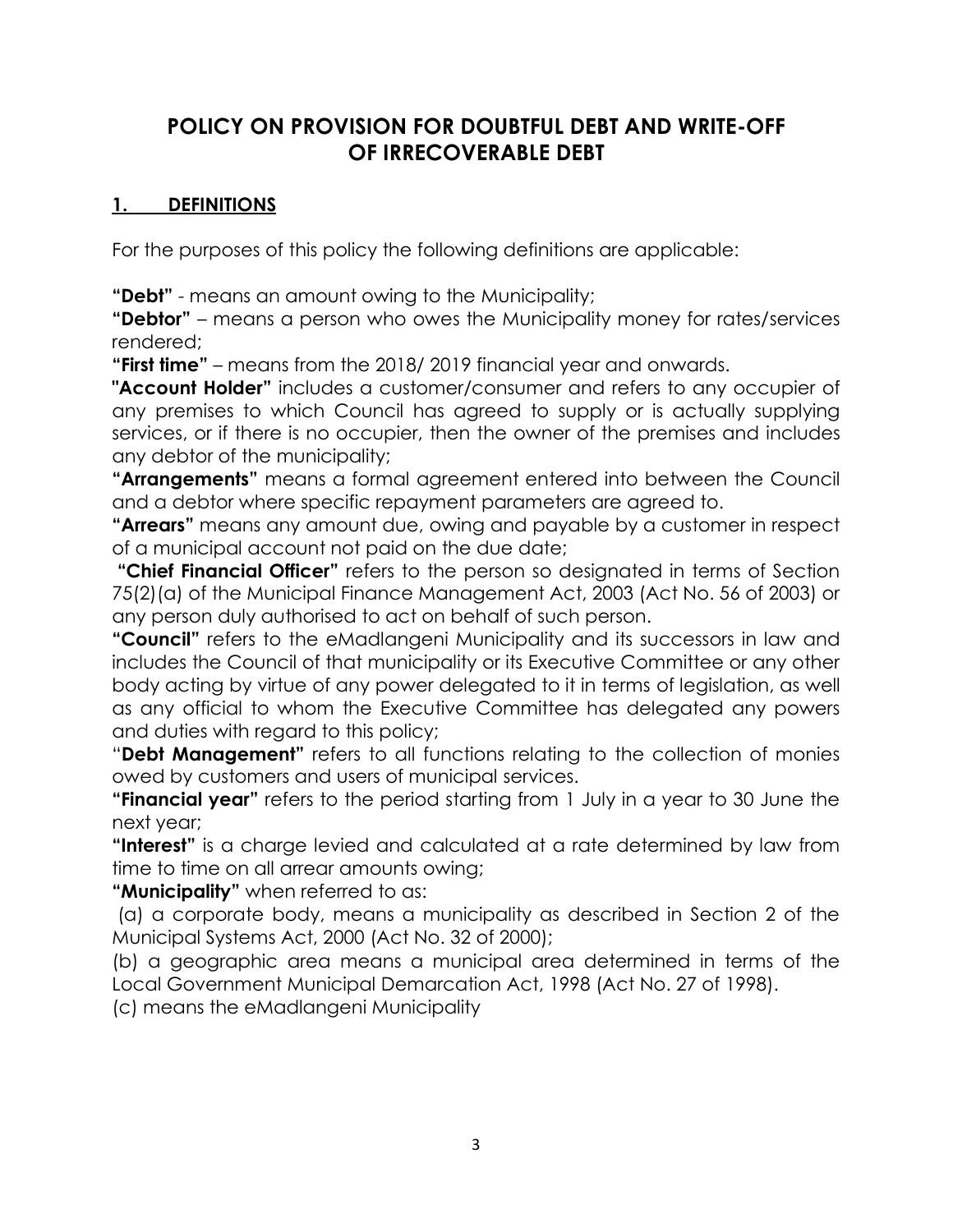**"Municipal Manager"** means the person appointed as Municipal Manager in terms of Section 82 of the Local Government Municipal Structures Act, 1998, (Act No. 117 of 1998) and includes any person acting in that position or to whom authority has been delegated;

**"Official"** refers to an employee of the eMadlangeni Municipality

**"Owner"** means

(a) In relation to property referred to in paragraph (a) of the definition of "property, means a person in whose name ownership of the property is registered;

(b) In relation to a right referred to in paragraph (b) of the definition of "property", means a person in whose name the right is registered;

(c) In relation to a land tenure right referred to in paragraph (c) of the definition of "property", means a person in whose name the right is registered or to whom it was granted in terms of legislation; or

(d) In relation to public service infrastructure referred to in paragraph (d) of the definition of "property", means the organ of state which owns or controls that public service infrastructure as envisaged in the definition of "publicly controlled", provided that a person mentioned below may for the purposes of this Act be regarded by a municipality as the owner of a property in the following cases:

(i) A trustee in the case of a property in a trust excluding state trust land;

(ii) An executor or administrator, in the case of a property in a deceased estate;

(iii) A trustee or liquidator, in the case of a property in an insolvent estate or in liquidation;

(iv) A judicial manager, in the case of a property in the estate of a person under judicial management;

(v) A curator, in the case of a property in the estate of a person under curatorship;

(vi) A person in whose name a usufruct or other personal servitude is registered, in the case of a property that is subject to a usufruct or other personal servitude;

(vii) A lessee, in the case of a property that is registered in the name of a municipality and is leased by it; or

(viii) A buyer, in the case of a property that was sold by a municipality and of which possession was given to the buyer pending registration of ownership in the name of the buyer;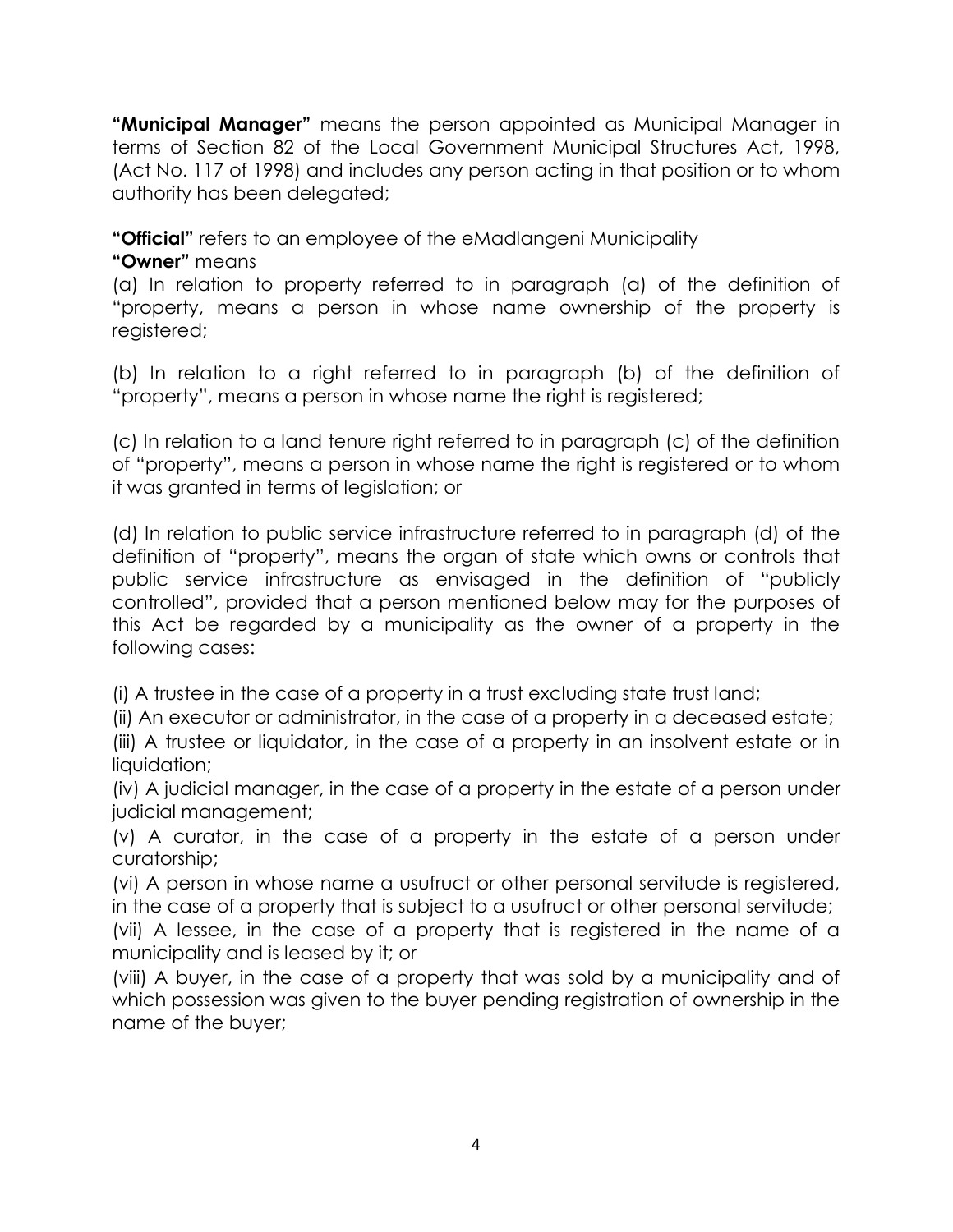#### **2. INTRODUCTION**

- 2.1 To ensure that household consumers with no or lower income are not denied a reasonable service and that the Municipality is not financially burdened with non-payment of services, eMadlangeni Municipality does have an approved Indigent Policy.
- 2.2 However, the Council is faced with a significant amount of outstanding debt and the continuous defaulting by certain consumers who can afford to pay for services. To deal with this, the Council also approved a revised Credit Control and Debt Collection Policy.
- 2.3. Despite strict enforcement of the above policies, Council will continuously be confronted by circumstances requiring the possible write-off irrecoverable debt.

# **3. PURPOSE OF POLICY**

3.1 This policy provides guidelines on treatment of the impairment and writeoff of debtors.

The policy seeks that household consumers with no or lower income are not denied a reasonable service and that the municipality is not financially burdened with non-payment of services.

- 3.2 Section 96 of the Local Government: Municipal Systems Act, 32 0f 2000, provides that a municipality must collect all money that is due and payable to it, subject to the provisions of that Act and other applicable legislation. The Council is faced with a significant amount of outstanding debt and the continuous defaulting by certain consumers who can afford to pay for services.
- 3.3 It is recognized, however, that circumstances may arise which may make the recovery of certain debts impossible, impractical or financially unfeasible ,and that such debts may have to be written off.
- 3.4 The purpose of this policy is to provide a framework for:
- 3.4.1 limiting the circumstances contemplated in 3.3;
- 3.4.2 determining ,when such circumstances have arisen, whether to write- off any debts; and
- 3.4.3 the procedures for writing off such debts.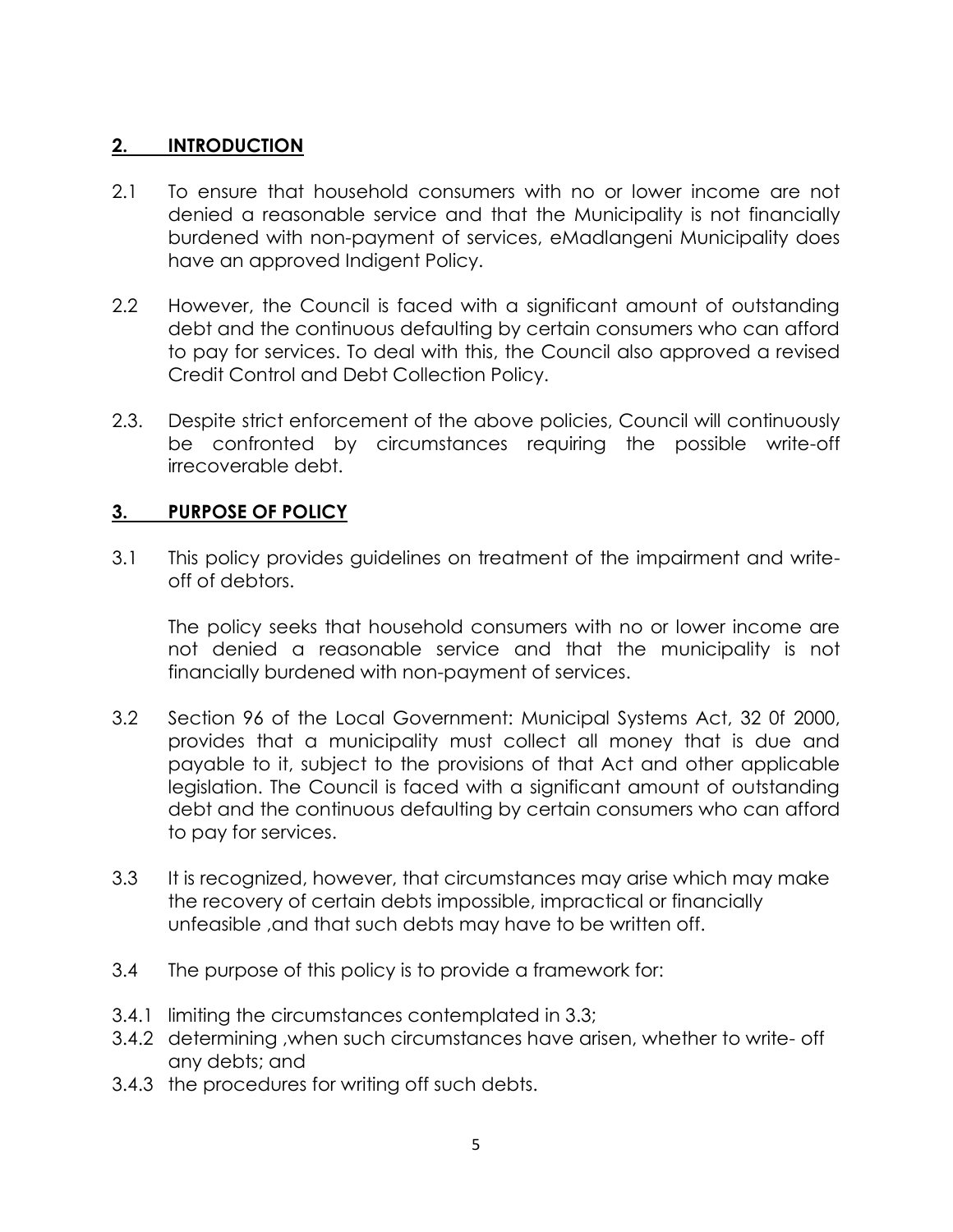- 3.5 The municipality will maintain audit trails in such an instance and document the reasons for the abandonment of the action or claim in respect of the debt.
- 3.6 In addition, the policy further stipulated that "Council must appoint a committee in terms of its delegations to review and recommend to Council to approve all bad debt write off cases."
- 3.7 The effective management of debtors include, amongst others, the following processes:
	- Implementation/ maintenance of the appropriate Information and Communication Technology (ICT) Systems and Business Processes;
	- Accurate Billing;
	- Customer Care and Accounts enquiry management;
	- Effective and timeous Credit Control:
	- Impairment of Debtors (Provision for Doubtful Debtors); and
	- Write-off of uncollectable debtors.
- 3.8 The objectives of this policy are:
- 3.8.1 To ensure that the debtors disclosed in the annual financial statements are stated at amounts that are deemed to be collectable; and
- 3.8.2 To ensure that uncollectable debt is written off within guidelines of applicable policies and legislation.

# **4. IMPAIRMENT OF DEBTORS**

Consumer debtors, long term receivables and other debtors are stated at cost less provision for bad debt.

Provision for impairment is made on an individual basis or collectively on a group basis.

In accordance with GRAP104, an objective assessment of financial assets is made at year end to determine possible impairment. Impairment loss is recognised as an expense in the Statement of Financial Performance.

# **4.1 Consumer debtors**

Consumer debtors are evaluated at the end of the reporting date and impaired as follows: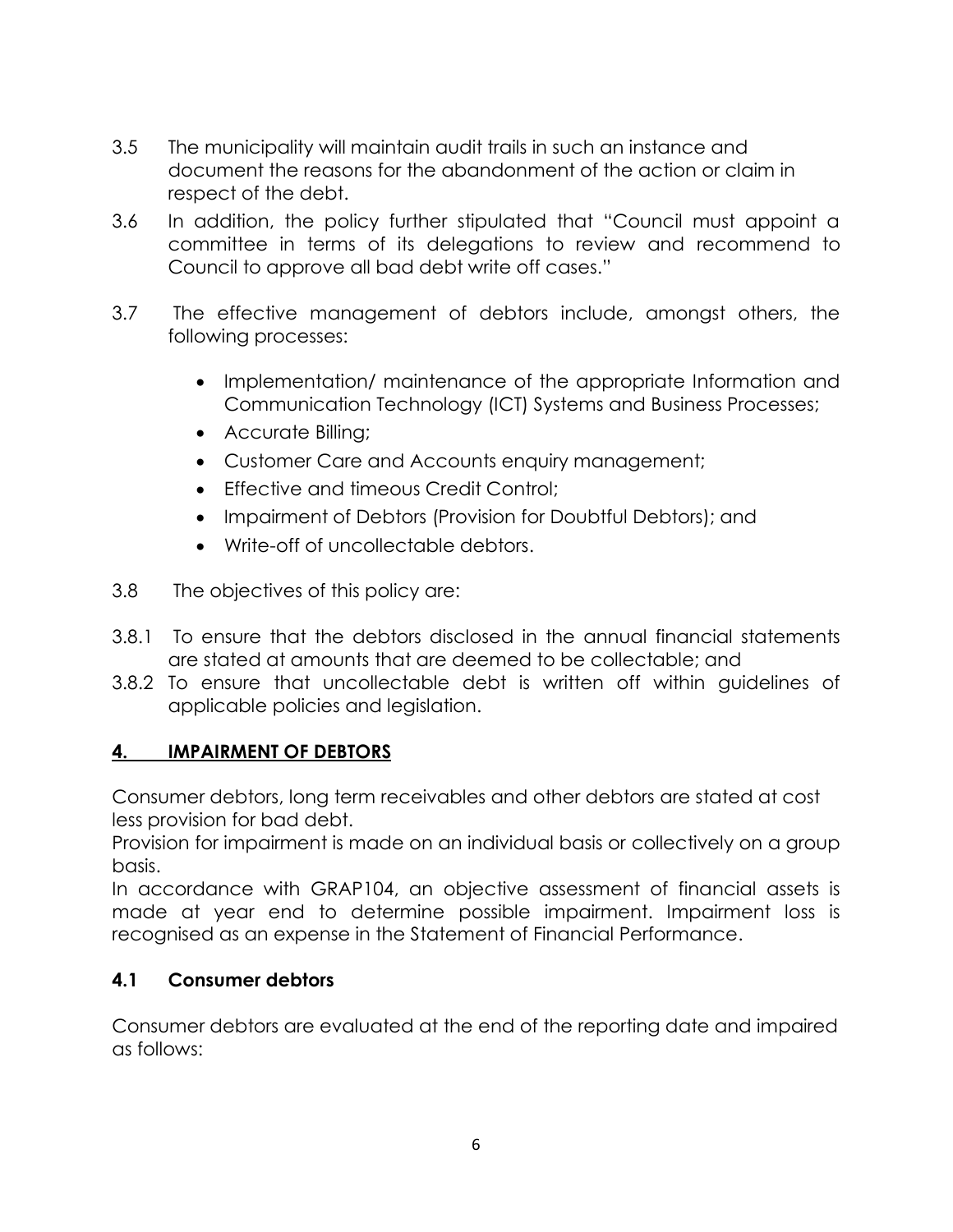| <b>Category of Debtor</b>                                                                                                                                                | Percentage of debt<br>regarded as collectable | Percentage of debt<br>provided for as<br>irrecoverable |
|--------------------------------------------------------------------------------------------------------------------------------------------------------------------------|-----------------------------------------------|--------------------------------------------------------|
| <b>Credit balances</b>                                                                                                                                                   | Zero                                          | Zero                                                   |
| Current account                                                                                                                                                          | 100%                                          | Zero                                                   |
| Debt owing between 30<br>to 60 days                                                                                                                                      | 50%                                           | 50%                                                    |
| Debt in excess of 60 days                                                                                                                                                | Zero                                          | 100%                                                   |
| Approved indigents                                                                                                                                                       | Zero                                          | 100%                                                   |
| Pending indigents                                                                                                                                                        | Zero                                          | 100%                                                   |
| Hand over accounts<br>to<br>panel of debt collectors,<br>legal hand over, clearance<br>hand over (debt outside of<br>Section $118(1)(b)$ of the<br>Municipal Systems Act | Zero                                          | 100%                                                   |
| Government/ public<br>infrastructure accounts                                                                                                                            | 100%                                          | Zero                                                   |
| Housing rental debtors<br>□ Current debt<br>Debt ageing 30 days+                                                                                                         | 100%<br>Zero                                  | Zero<br>100%                                           |

#### **4.2 Sundry Deposits**

Sundry deposits are assessed for impairment to ensure that no objective evidence exists that these deposits are irrecoverable.

#### **4.3 Sundry Debtors**

Sundry debtors are classified as financial instruments with debit balances at yearend. Sundry debtors are assessed individually for impairment to ensure that no objective evidence exists that these debtors are irrecoverable.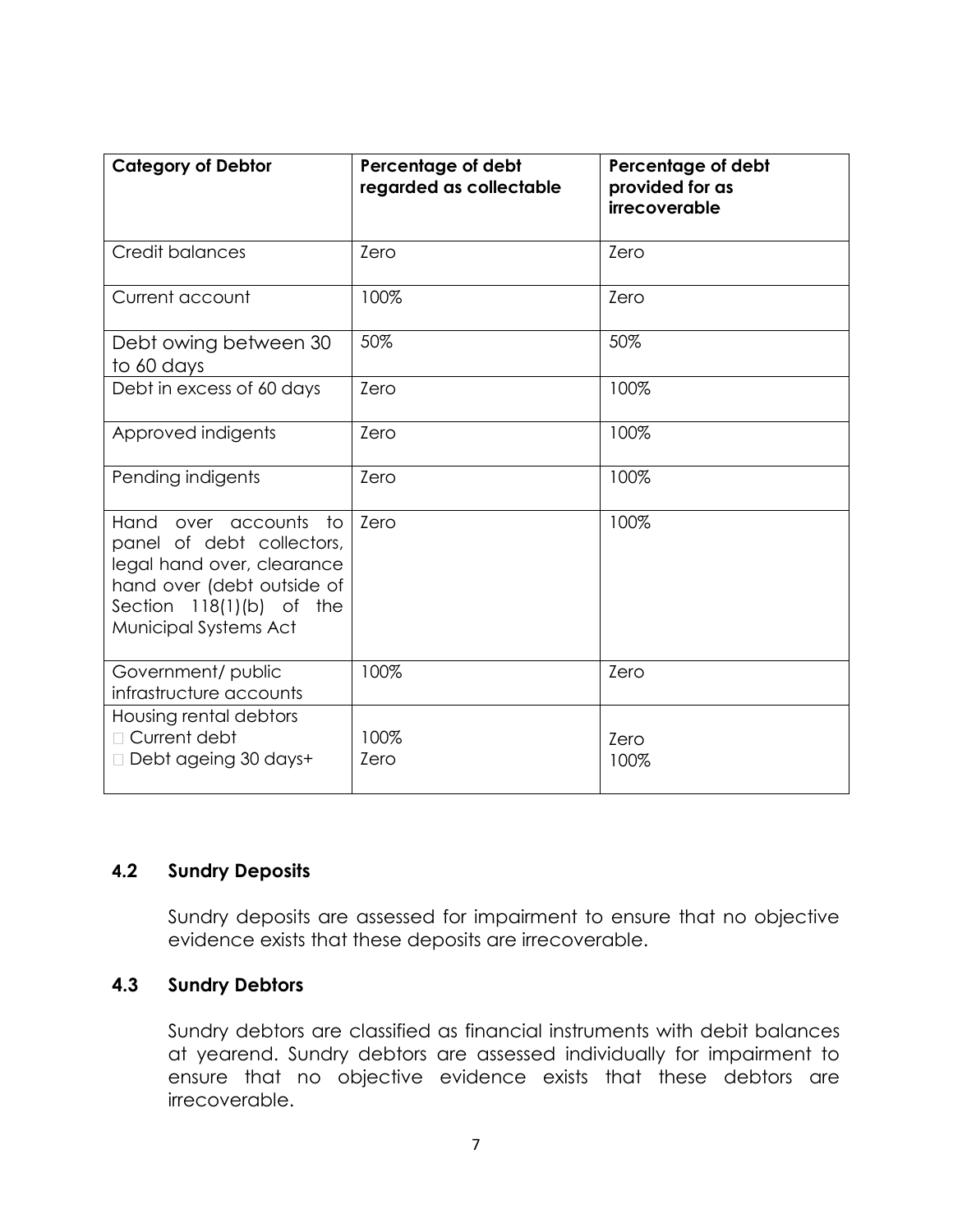#### **5. RESPONSIBILITY / ACCOUNTABILITY**

The Council has the overall responsibility for adopting and approving the Provision for Bad Debts and Writing Off of Irrecoverable Debt.

#### **6. WRITE-OFF OF DOUBTFUL DEBTORS**

- 6.1 The following should be the guiding principles in implementing the Policy on Writing Off of Irrecoverable Debt:-
- 6.1.1 The policy is in accordance with the Local Government Municipal Finance Management Act 2003, Local Government Municipal System Act 2000, as amended and other related legislation.
- 6.1.2 Before any debt is written off it must be proven that the debt has become irrecoverable. To ensure that recommendations for write off are consistent and accurate, irrecoverable debt will be defined as:-
	- 6.1.2.1 Where the tracing of the debtors is unsuccessful; and
	- 6.1.2.2 All reasonable steps, at the discretion of the appointed write off committee, were taken by the officials to recover the debt.
- 6.1.3 Bad debt write offs must be considered in terms of cost benefit; when it becomes too costly to recover and the chances of collecting the debt are slim, a write off should be considered.
- 6.1.4 Time value of money is very important because the older the debt becomes, the more difficult and costly it becomes to collect. It is therefore imperative that a proper system of credit control is implemented and maintained to avoid debt reaching the stage of becoming too expensive to recover.
- 6.1.5 Differentiation must be made between those household consumers who cannot afford to pay for basic services and those who just do not want to pay for these services.
- 6.1.6 Debt can only be written off if the required provision exists in the Municipality's budget and/ or reserves.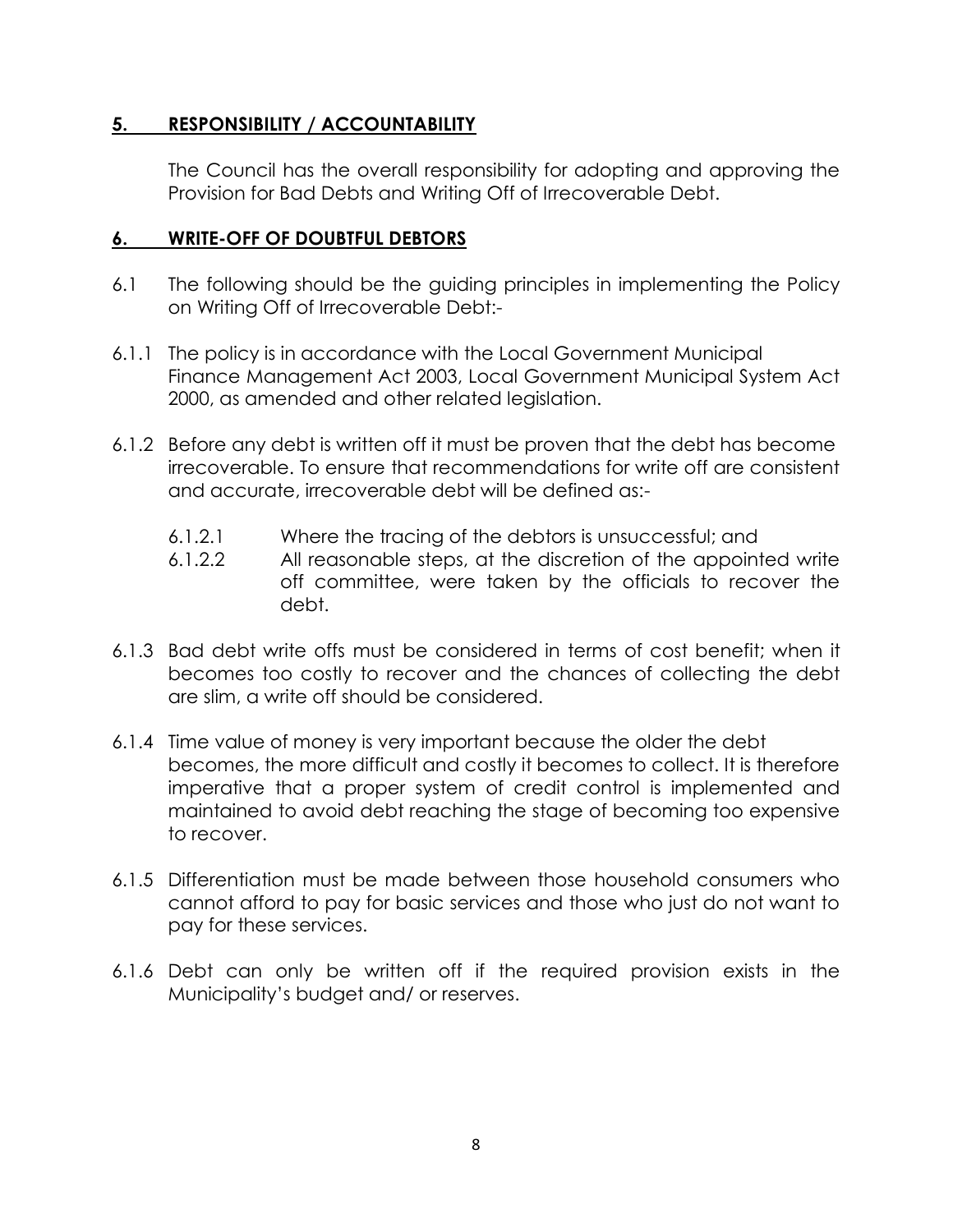#### **7. CATEGORIES OF DEBTORS THAT MAY QUALIFY FOR THE WRITING-OFF OF IRRECOVERABLE DEBT**

#### **7.1 Approved Indigent Household Consumers in terms of the Municipality's Indigent Policy**

- 7.1.1 Debt owed to Council by an Indigent Household, when registering for the first time in terms of the official Indigent Policy, shall be written off as a once off concession, subject to a thorough audit investigation and certification to the effect that the household is a bona fide indigent as stipulated in the Indigent Policy.
- 7.1.2 Debt owed by the deceased estate of the breadwinner of a registered indigent household shall be written off up to the date of the death of the owner.

#### **7.2 Balances too small to recover considering the cost for recovery**

- 7.2.1 Where final accounts have been submitted and paid by the respective consumer and the remaining balance after finalisation of any final readings and other administrative costs results in a balance of one hundred rand (R100) or less, such account must be forwarded once to the consumer for payment.
- 7.2.2 Where such account is not paid by the respective consumer within a period of ninety **(90)** days such amounts will automatically be written off. The write-off in instances like this is subject to the following conditions being complied with:

- a certified copy of the death certificate of the owner be obtained;

- a sworn affidavit regarding the indigence be obtained.

Should the new owner not qualify to be registered as an Indigent, in terms of the Council's Indigent Policy, the outstanding rates and service charges for the period from the death of the previous owner till the date of the new service application remain payable by the new owner and cannot be written off.

Should the new owner qualify to be registered as an Indigent, in terms of the Council's Indigent Policy, the outstanding rates and service charges for the period from the death of the previous owner till the date of the new service application can be written off in instances where the next of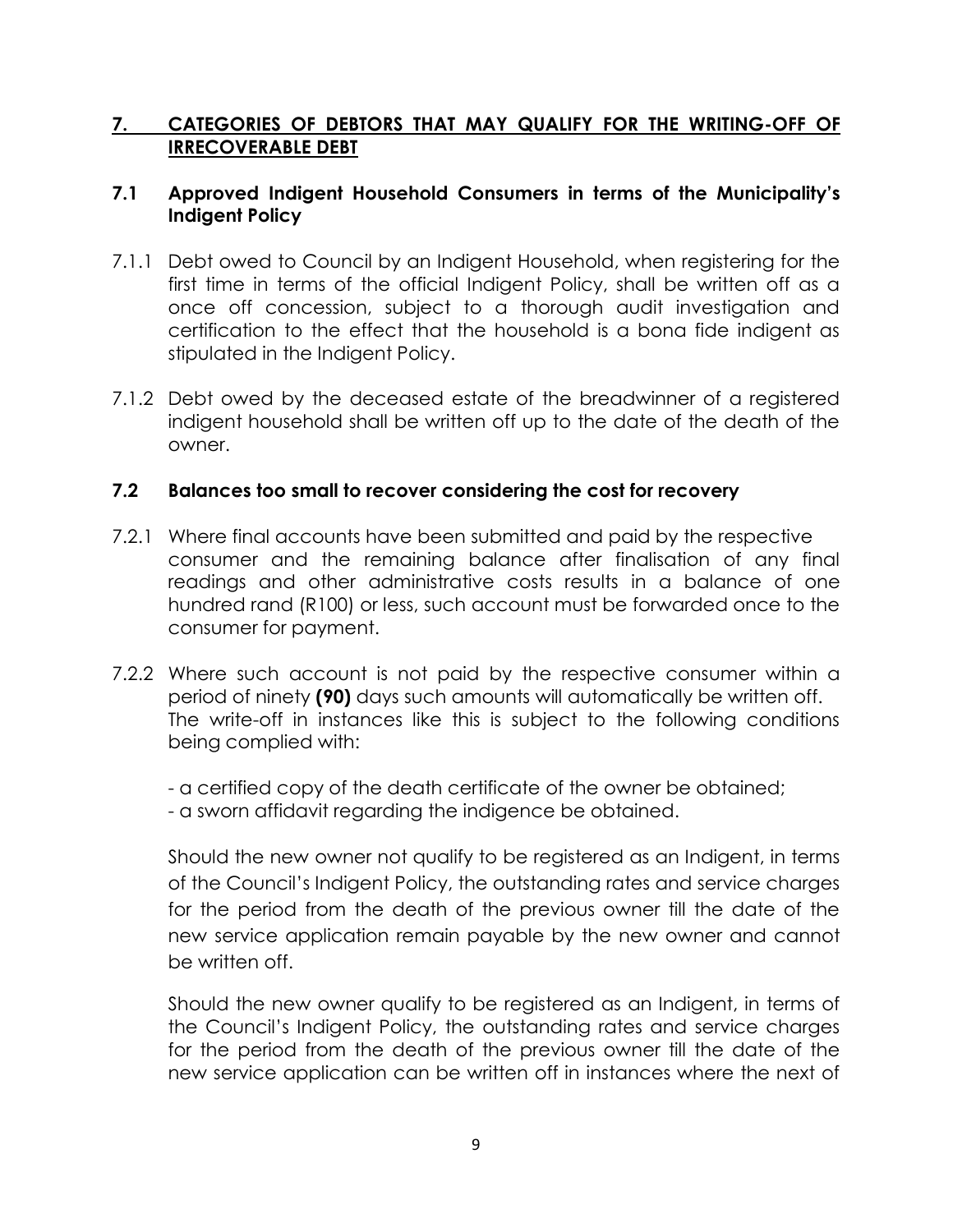kin/new owner present proof that the property transfer fees has been paid and the service contract is signed in his/her name.

#### **7.3 Insolvency of the Debtor and Insolvent Deceased Estates**

- 7.3.1 Where a debtor becomes insolvent the Municipality must ensure that a creditor's claim is timeously registered. Any amount not being recovered due to insufficient funds or if there is a risk of a contribution being made to an insolvent estate must, after notification, be written off.
- 7.3.2 In case of death of the debtor, a creditor's claim must be timeously registered against the deceased's estate. Any amount not being recovered due to insufficient funds or if there is a risk of a contribution being made to a deceased estate must, after notification, be written off.

#### **7.4 Untraceable Debtors**

- 7.4.1 Where for any reason the forward address of a debtor becomes untraceable or the debtor becomes untraceable from the current address, such account must be handed over to a collection agent for recovery of the debt. The collection agent will be paid an all- inclusive fee that will be negotiated. The Terms of Reference for such collection agent must include the appointment of a tracing agent to locate the debtor. Should a debtor be untraceable, the collection agent must report to the Municipality on the actions that were taken to attempt to trace the debtor.
- 7.4.2 Any amount owed by a debtor that has become untraceable must, after notification, be written off or sold to a debt collection agency at a discount.
- 7.4.3 Debt written off in the above instances will automatically result in the debtor being reported to the credit bureau by the Municipality.

# **7.6 Special Incentives for Household Consumers**

- 7.6.1 Notwithstanding the Municipality's Credit Control Policy a debtor may enter into a written agreement with the Municipality to repay any outstanding and due amount to the Municipality under the following conditions:-
	- 7.6.1.1 The outstanding balance, costs and any interest thereon shall be paid in regular and consecutive monthly instalments;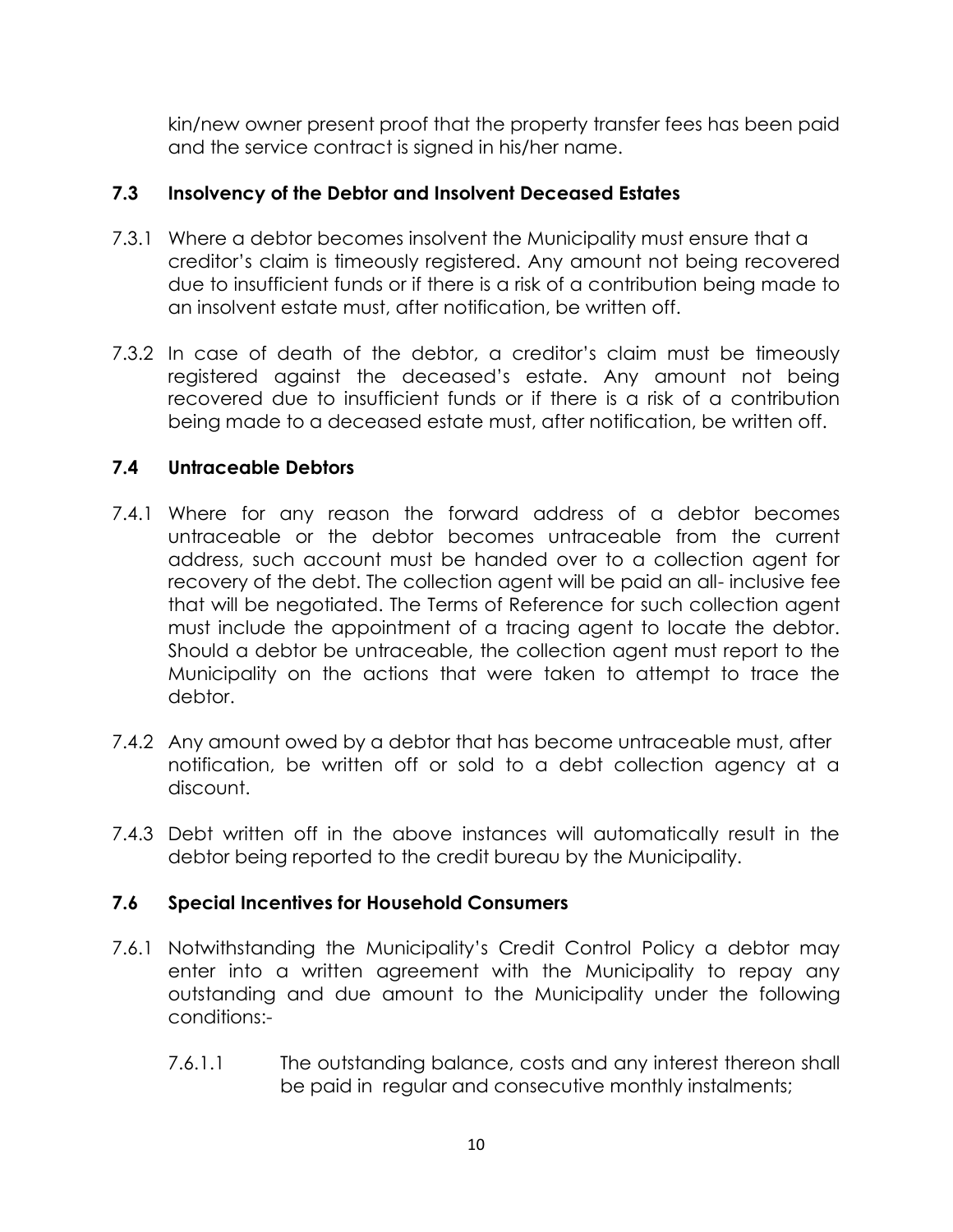- 7.6.1.2 The current monthly amount must be paid in full; and
- 7.6.1.3 The written agreement has to be signed on behalf of the Municipality by a duly authorised officer.
- 7.6.2 Due to ineffective/ non implementation of credit control measures in the past, the majority of household consumers have accumulated significant arrear amounts and that these consumers are not in a position to pay of these arrear amounts in full together with their current monthly accounts. In order to improve the current payment levels from consumers the Council of eMadlangeni Municipality may resolve to implement special incentives to address the arrear debt.

#### **7.7 Special cases**

The allocation of RDP houses by the Directorate Infrastructure, Planning and Development has in some instances resulted in debt raised for the property in the name of the person allocated the house, but who never took occupation due to one of the following reasons:

- Failure to inform the rightful owner about the allocation;
- Alteration of allocation not effected in Council records;
- In the above-mentioned cases there will never be a need to implement the Credit Control and Debt Collection Policy; therefore write-off should take place immediately when the Directorate involved in the allocation of property issues a memorandum that confirms the above. Furthermore the write-off should be affected and later reported to Council for ratification purposes.

#### **8. ESTABLISHMENT OF A COMMITTEE TO MONITOR ANY DEBT TO BE WRITTEN OFF**

- 8.1 Council will establish and appoint a Committee to monitor the implementation of this Policy.
- 8.2 The Committee will consist of the following members:-
- 8.2.1. The Municipal Manager (Chairperson) or delegated authority.
- 8.2.2. Chief Financial Officer (Alternative Chairperson).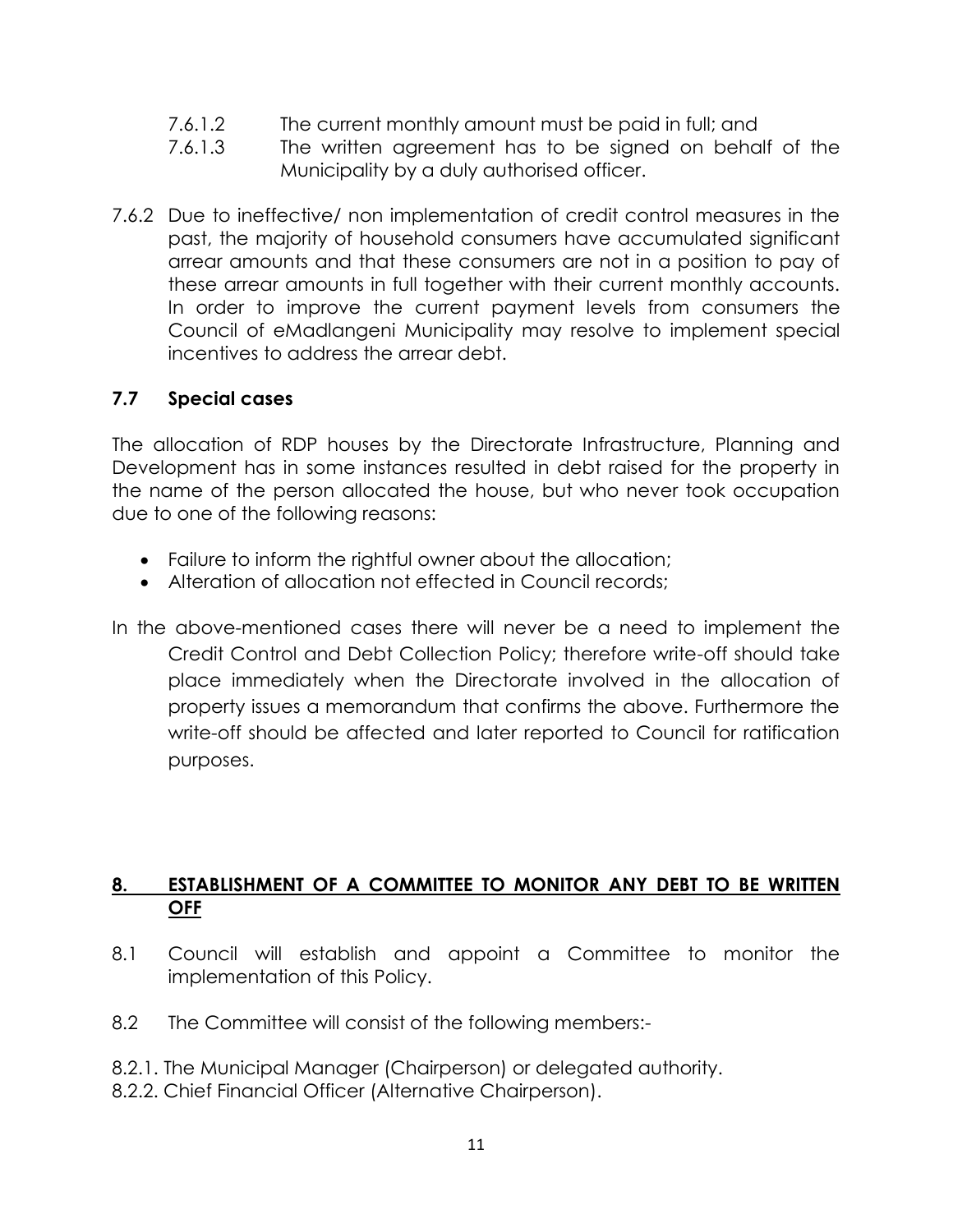- 8.2.3. Member of the Executive Committee for Finance.
- 8.2.4. One member of the Portfolio Committee for Finance to be nominated by the Portfolio Committee for Finance.
- 8.2.5 One Representative of each of the Political Parties.
- 8.3. The above Committee will meet at least quarterly to receive and review a report from the Chief Financial Officer containing full details of any actions taken by officials with respect to this Policy, and to consider any circumstances not covered by this Policy.
- 8.4. The quorum for the Committee shall be 50% of the members plus one.
- 8.5. Formal minutes of Committee meetings must be prepared and submitted to Council.
- 8.6. The Chief Financial Officer will, after thorough review of any applications in terms of this Policy, be delegated to write off any amounts to the maximum of;
- 8.6.1. in the case of a household consumer an amount of **R10,000** (excluding interest and penalties) per submission;
- 8.6.2. in the case of a business consumer an amount of **R20,000** (excluding interest and penalties) per submission; and
- 8.6.3. any amount in excess of the delegation provided for in paragraph 8.6.1 and 8.6.2 above must be submitted together with a recommendation to the Municipal Manager for consideration. The Municipal Manager or delegated authority will, after thorough review of any recommendation by the Chief Financial Officer and in terms of this Policy, be delegated to write off any amounts to the maximum of:-
- 8.6.4. in the case of a household consumer an amount of **R20,000** (excluding interest and penalties) per submission; and
- 8.6.5 in the case of a business consumer an amount of **R50,000**(excluding interest and penalties) per submission.
- 8.7. Any amount in excess of the delegation provided for in paragraph 8.6.4 and 8.6.5 above may only be reviewed by the Committee to Monitor Debt to be written off and must be submitted together with a recommendation to Council for consideration.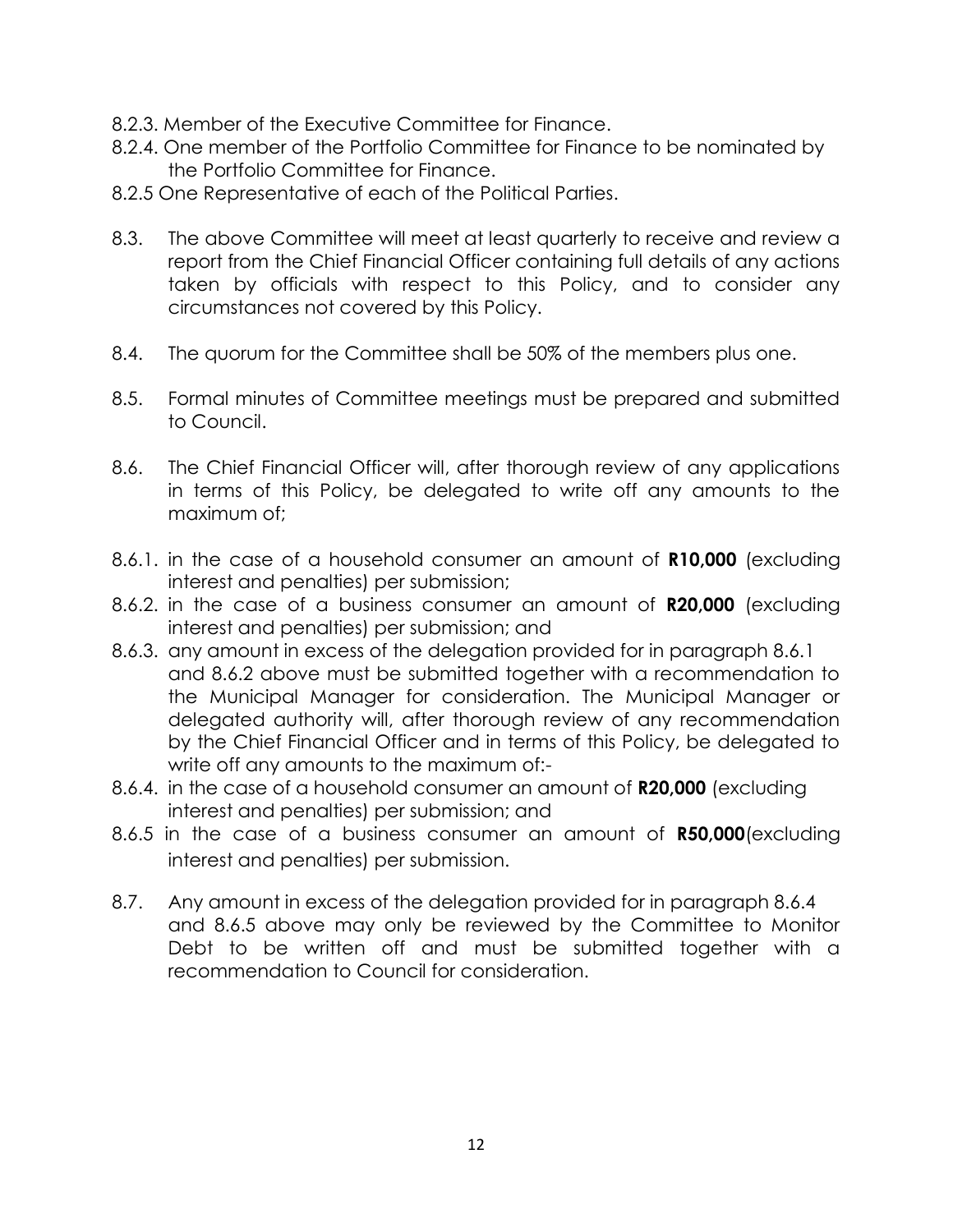#### **9. DELEGATED POWERS ON WRITING-OFF INTEREST AND PENALTIES ON RECOVERABLE DEBTS**

- 9.1 The Chief Financial Officer will, after thorough review of any applications in terms of this Policy, be delegated to write off interest and penalties, subject to full settlement account, to the maximum of;
- 9.1.1 in the case of a household consumer an amount of **R10 000** per submission;
- 9.1.2 in the case of a business consumer an amount of **R20 000** per submission; and
- 9.1.3 any amount in excess of the delegation provided for in paragraph 9.1.1 and 9.1.2 above must be submitted together with a recommendation to the Municipal Manager for consideration. The Municipal Manager will, after thorough review of any recommendation by the Chief Financial Officer and in terms of this Policy, be delegated to write off interest and penalties, subject to full settlement of the account, to the maximum of:
- 9.1.4. in the case of a household consumer an amount of **R20,000** per submission; and
- 9.1.5 in the case of a business consumer an amount of **R50,000** per submission.
- 9.2 Any amount in excess of the delegation provided for in paragraph 9.1.1 to 9.1.5 above may only be reviewed by the Committee to Monitor Debt to be written off and must be submitted together with a recommendation to Council for consideration.

#### **10. PREVENTION OF PRESCRIPTION OF DEBT**

#### **10.1 Prevention**

Proceedings out of the appropriate court for the recovery of a debt must be commenced as soon as it is appropriate in order to prevent prescription of the debt. A summons process for payment of the debt must be successfully concluded as soon as possible to prevent prescription of the debt in terms of the Prescription Act. 12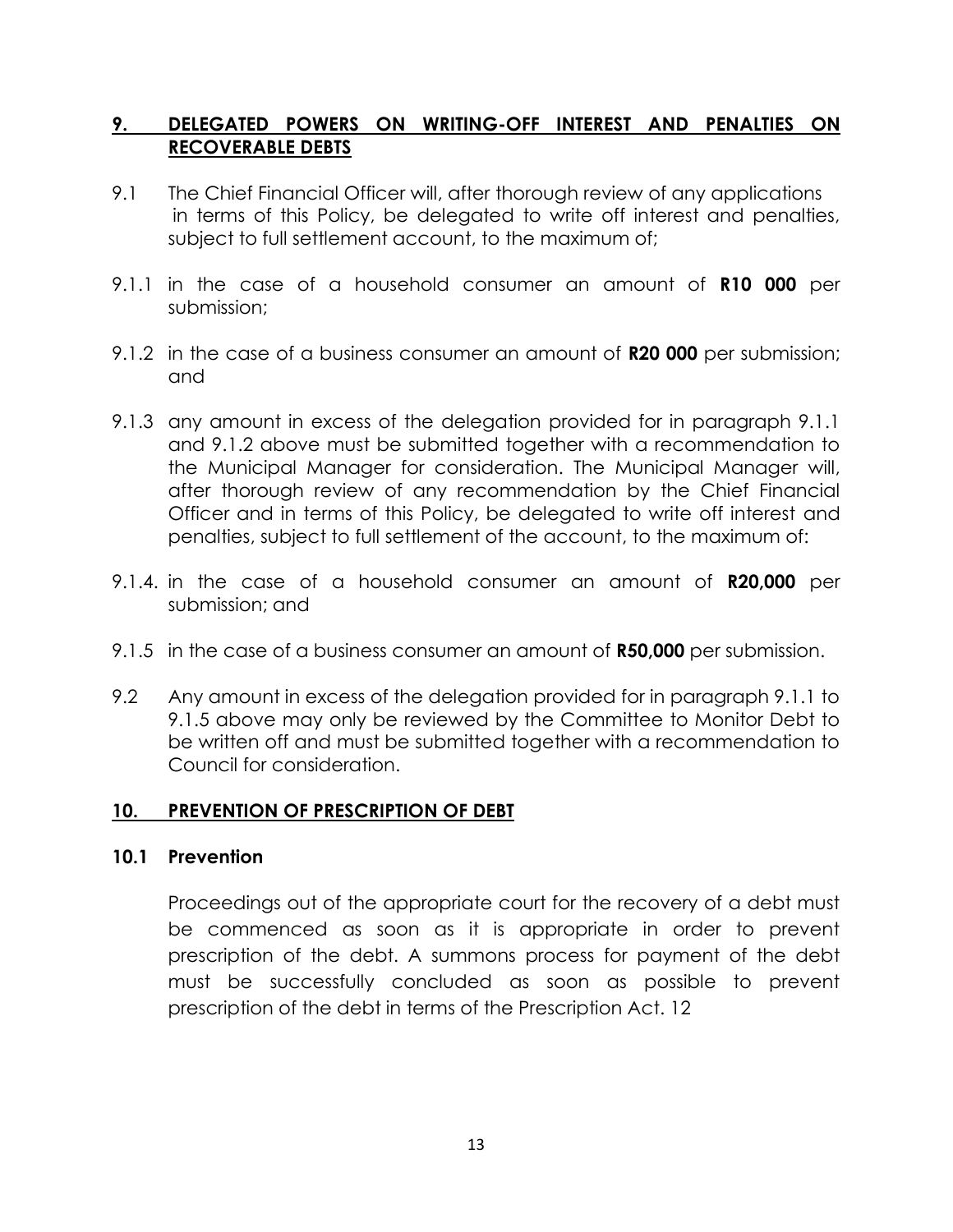#### **10.2 Prescription Act, 1969 (Act No. 68 of 1969):**

Section 10 (1) of the Prescription Act provides that a debt shall be extinguished by prescription after the lapse of the period which in terms of the relevant law applies in respect of the prescription of such debt. The Municipality cannot legally enforce payment of a debt once the debt has prescribed, but the period of prescription is interrupted:-

- (i) By the service on the debtor of any process whereby the creditor claims payment of the debt (Section 15). "Process" means a Summons or Notice of Motion, which must actually be served on the debtor and not simply issued by the court, and does NOT include a registered letter of demand
- (ii) the debtor acknowledges liability, whether expressly or tacitly (Section 14); payment of a portion of the debt can constitute a tacit acknowledgement of liability.

The completion of prescription may also be delayed in certain circumstances (Section 13).

#### **10.3 In terms of Section 11 of the Prescription Act, 1969 (Act 68 of 1969), the periods of prescription of debts are as follows:**

- (i) **Thirty years** in respect of
	- any debt secured by a mortgage bond;
	- any judgment debt;
	- any debt in respect of any taxation imposed or levied by or under any law; and any debt owed to the State in respect of any share of the profits, royalties or any similar consideration payable in respect of the right to mine minerals or other substances.
- (ii) **Fifteen years** in respect of any debt owed to the State and arising out of an advance or loan of money or a sale or lease of land by the State to the debtor, unless a longer period applies in respect of the debt in question in terms of paragraph (i) above.
- iii) **Six years** in respect of a debt arising from a bill of exchange or other negotiable instrument or from a notaries contract, unless a longer period applies in respect of the debt in question in terms of paragraph (i) or (ii) above.
- (iv) **Three years** in respect of all other debts, save where an Act of Parliament provides otherwise.